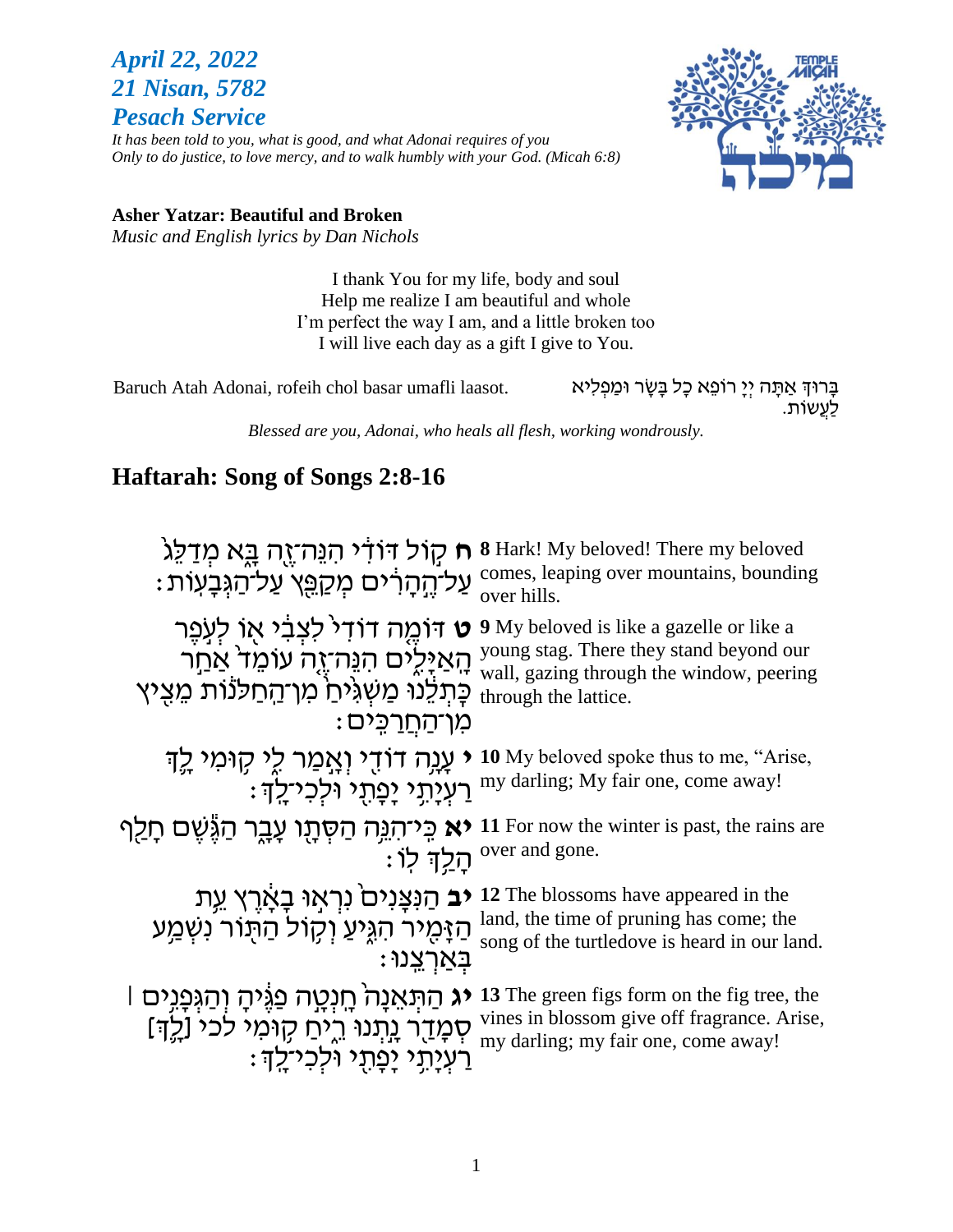|                                                                                                                                                                 | וֹנָתוֹל בְּחַגְוֹי הַשָּׁלַע בְּסֵוְתָר <sup>וּ</sup> הַמַּדְרֵגֶה 14 "O my dove, in the cranny of the rocks,<br>הַרְאִינִי אֶת־מַרְאַיִּךְ הַשְׁמִיעֻנִי<br>me hear your voice; for your voice is sweet הַרְאִינִי אֶת־מַרְאַיךְ הַשְׁמִיעֻ |
|-----------------------------------------------------------------------------------------------------------------------------------------------------------------|-----------------------------------------------------------------------------------------------------------------------------------------------------------------------------------------------------------------------------------------------|
| את־קוֹלֶךְ כּי־קוֹלֶךְ עָרֻב וּמַרְאֵיךְ" (and your face is comely."                                                                                            |                                                                                                                                                                                                                                               |
| : נאוה                                                                                                                                                          |                                                                                                                                                                                                                                               |
|                                                                                                                                                                 |                                                                                                                                                                                                                                               |
| <b>ו אֶחֱזוּ־לָנוֹ שְׁעֲלִים שִׁעֲלִים</b><br>קְטַנֻּים מְחַבְּלֵים כְּרָמֶים וֹכְרָמֵינוּ<br>הְטַנֻּים מְחַבְּלֵים כְּרָמֶים וֹכְרָמֵינוּ <sub>blossom</sub> . |                                                                                                                                                                                                                                               |
| ּסָמ <u>ַד</u> ר:                                                                                                                                               |                                                                                                                                                                                                                                               |
|                                                                                                                                                                 | <b>יז דּוֹדְי לִי וַאֲנִי לֹו הָרֹעֶה</b> 16 My beloved is mine and I am my<br>בַּשׁוֹשֵׁנֵּים :<br>בַּשׁוֹשַׁנֵּים beloved's, who browses among the lilies.                                                                                  |
|                                                                                                                                                                 |                                                                                                                                                                                                                                               |

# **14:26-31 שְׁ מֹות Exodus :Torah**

| <b>כו</b> וַיָּאמֶר יִהוָה <sup>ָ</sup> אֱל־משֶׂה נְטֵה<br>אַת־יַדְךָּ עַל־הַיֶּם וְיָשֶׁבוּ הַמַּיֹּם<br>ּעַל־מצְרַ֫יִם עַל־רְכִבְּוֹ וְעַל־פְּרָשֵׁיו                                | 26 Then the Eternal One said to Moses,<br>"Hold out your arm over the sea, that the<br>waters may come back upon the Egyptians<br>and upon their chariots and upon their<br>riders."                 |
|----------------------------------------------------------------------------------------------------------------------------------------------------------------------------------------|------------------------------------------------------------------------------------------------------------------------------------------------------------------------------------------------------|
| <b>כז</b> וַיֵּטْ משֶׁה אֵת־יַדו עַל־הַיַּם<br>וַיָּשָׁב הַיָּם לִפְנִוּת בַּקֵר לְאֵיתָנוֹ<br>וּמִצְרֵיִם נָסְיִם לִקְרָאתֶוֹ וַיְנַעֱר<br>יִהְוֶה אֵת־מִצְרֵיִם בִּתְּוֹדְּ הַיֵּם : | 27 Moses held out his arm over the sea,<br>and at daybreak the sea returned to its<br>normal state, and the Egyptians fled at its<br>approach. But the Eternal hurled the<br>Egyptians into the sea. |
| <b>ֹכֹח</b> וַיַּשֻבוּ הַמַּׁיִּם וַיְּכַסֶּוּ אֵת־הָרֵבֶּב<br>וְאֶת־הַפְּרָשִׁים לִכל הֵיל פַּרִעֹּה<br>הַבָּאֵים אַחֲרֵיהֵם בַּיָּם לֹא־נִשְׁאַר<br>ּבַּהֵם עַד־אֵחֲד                | 28 The waters turned back and covered the<br>chariots and the riders—Pharaoh's entire<br>army that followed them into the sea; not<br>one of them remained.                                          |
| <b>כט</b> וּבְגֵי יִשְׂרָאֱל הָלִכְוּ בַיַּבַּשֵּׁה<br>בְּתְוֹךְ הַיָּם וְהַמֵּים לַהֵם חֹמַׂה<br>מֵימִינֵם וּמִשָּׂמאַלֵם:                                                            | 29 But the Israelites had marched through<br>the sea on dry ground, the waters forming a<br>wall for them on their right and on their<br>left.                                                       |
| <b>ל</b> וַיۡוֹשַׁע יִהוֹ֑ה בַּיּֽוֹם הַהֵוּא<br>אֶת־יִשְׂרָאֵל מִיַּד מִצְרֶיִם <u>ו</u> יַּרְא<br>יִשְׂרָאֵל אֶת־מַצְרַיִם מֶת עַל־שְׂפַת                                            | 30 Thus the Eternal delivered Israel that<br>day from the Egyptians. Israel saw the<br>Egyptians dead on the shore of the sea.                                                                       |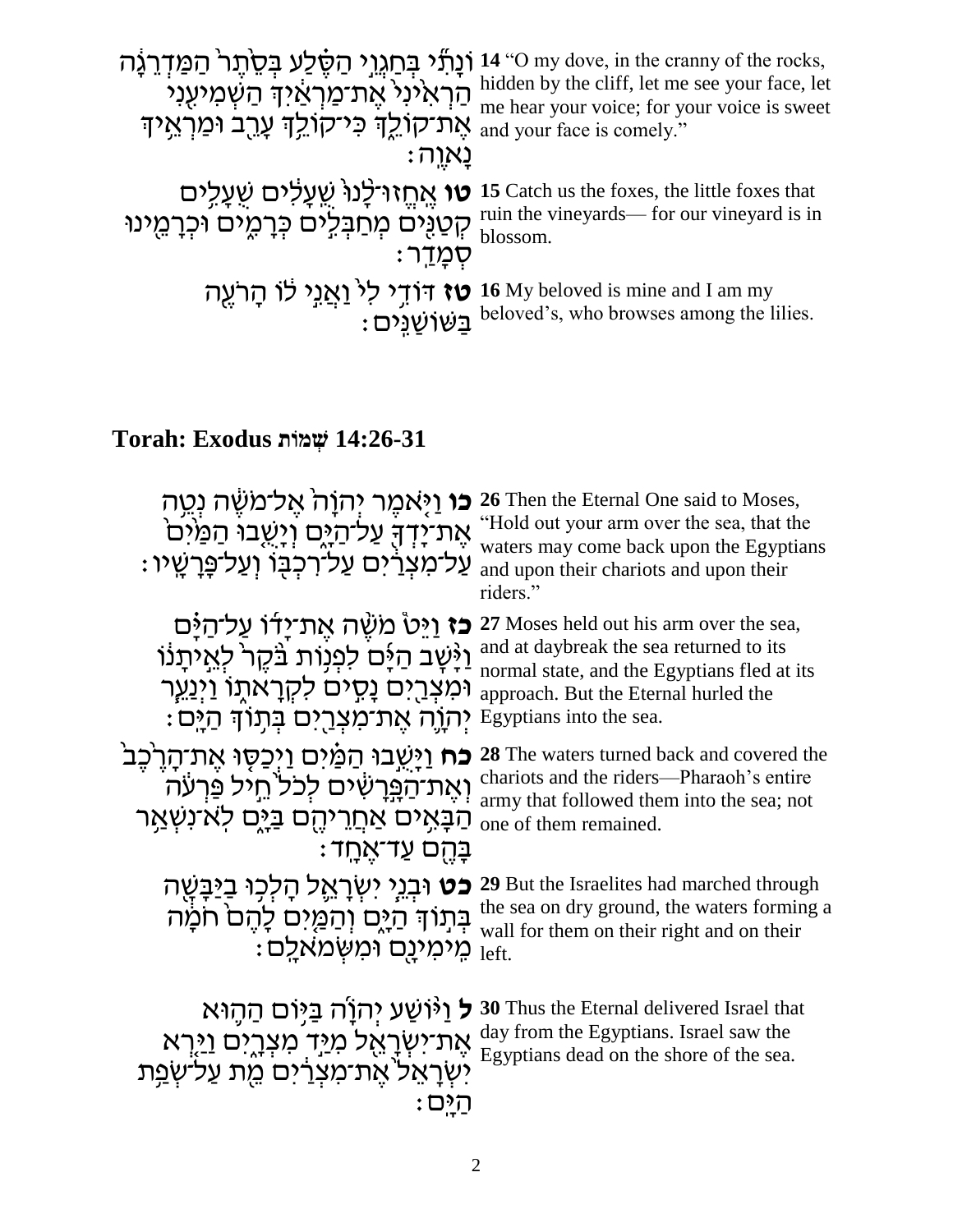יִשְׁרָאֵל אֶת־הַיְּיָד הַגְּדֹלָה 31 And when Israel saw the wondrous אֲ אֲשֶׁר עָׁשֶׂה יְהוָה בְּמִצְרַ֫יִם וַיִּירְאָוּ <sup>គ</sup> הָּ הָעֶם אֶת־יְהוֶה <u>וַי</u>ּאֲמִינוּ בַּיהוָה ב : יִּבְמֹשֶׁה עַבְדִּוֹ God's servant Moses.

power which the Eternal had wielded against the Egyptians, the people feared the Eternal; they had faith in the Eternal and in

#### **Sweet As Honey**

Sweet as honey, sweet as honey, sweet as honey on our tongue.

בַּרוּדְ אַתַּה יהוה אֱלהֵינוּ מֵלֵךְ הַעולַם אֲשֶׁר קִדְּשָׁנוּ בִּמְצְותָיו וְצְוָּנוּ לַעֲסֹק בִּדְבְרֵי-תורָה.

Baruch atah Adonai, Eloheinu melech ha-olam, asher kid'shanu, B'mitzvotav v'tzi-vanu, la-a-sok b'divrei Torah, la-a-sok b'divrei Torah.

> *Blessed are you, Adonai our God, Sovereign of the universe, who hallows us with mitzvot, commanding us to engage with words of Torah.*

## **When I'm Gone**

*Phil Ochs*

There's no place in this world where I'll belong when I'm gone And I won't know the right from the wrong when I'm gone And you won't find me singin' on this song when I'm gone So I guess I'll have to do it while I'm here

And I won't breathe the bracing air when I'm gone And I can't even worry 'bout my cares when I'm gone Won't be asked to do my share when I'm gone So I guess I'll have to do it while I'm here

All my days won't be dances of delight when I'm gone And the sands will be shifting from my sight when I'm gone Can't add my name into the fight when I'm gone So I guess I'll have to do it while I'm here

And I won't be laughing at the lies when I'm gone And I can't question how or when or why when I'm gone Can't live proud enough to die when I'm gone So I guess I'll have to do it while I'm here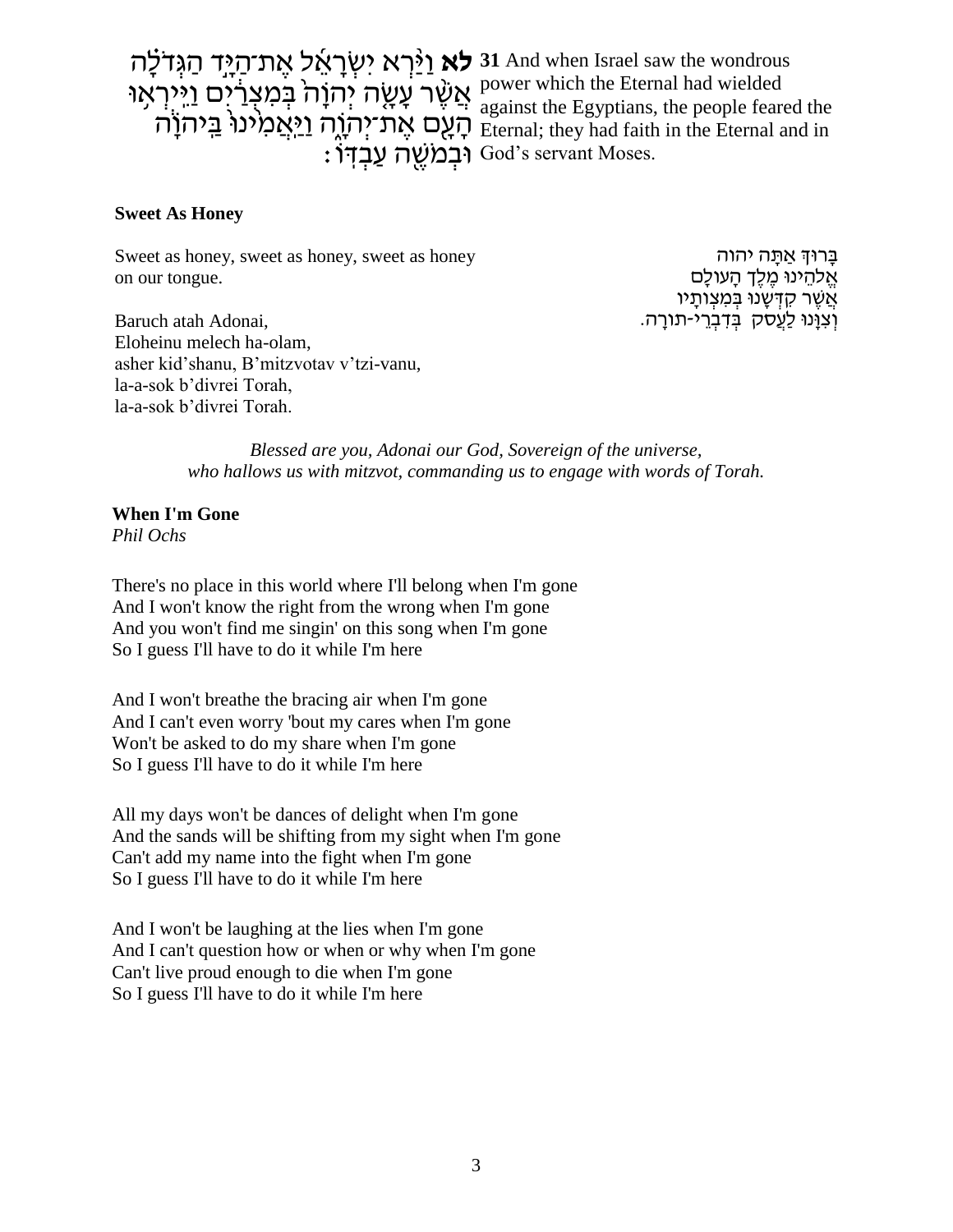### *We Remember a Few of Far Too Many Lives Lost to COVID-19*

Francesco Foltrani, 67, family doctor, Cingoli, Italy Jacqueline Paisano, 16, loved hearing music while her family danced, Denver, Colorado Sidney Miller II, 89, performer, promoter, and preserver of Black music, Arlington, Virginia

#### *We Remember Those Lost to Violence in Washington, DC*

Gregory Burton, 62, NW DC; Darron Holmes, 28, SE DC; John Jones, 26, Temple Hills, MD; Tiffany Wiggins, 38, SE DC

#### *Shiva*

Carol Bernstein Ellin, mother of Nan E. Kaufman; Ellen Jane London, mother of Clem Rastatter; Harvey Nathan, brother-in-law of Judy Hadley; Gail Sadick, mother of Sara Williams

#### *Shloshim*

Stephanie Gregory Mitchell

#### *Yahrzeit*

Ruth Sonnenblick Appleton, Cyril Bachorik, Louise Brunner, Beatrice Cantor Posner, Leon Chadajo, Patricia Cohn, Pauline Dorfman, Morris Enda, David J. Erlanger, Leon David Freedman, Helen Gaymont, Frank Giles, Harriet Goldman, Isador Asher Goldstein, Abraham Golub, Rabbi Milton Greenwald, Beverly Grusin, Esther Hoffer, Sylvia Jacobson, Arthur Joseph, Irving Karp, Ralph Kartzman, Dorothy Pollack Kirby, Phyllis Lavine, Harold Lipstein, David Melendy, Jack Millstein, Esperanza Pasco, Jane Ryan, Lydia Sablosky, Thomas Sablosky, Morris Gallup Sahr, Irwin Satin, May Shulman Savage, David Schooler, Irwin Schumacher, William Michael Shewchuk, James Stowe, Sophie Tenzer, Ted Wagman, Donna Walker, Ann Weiner, Jonathan Wentworth